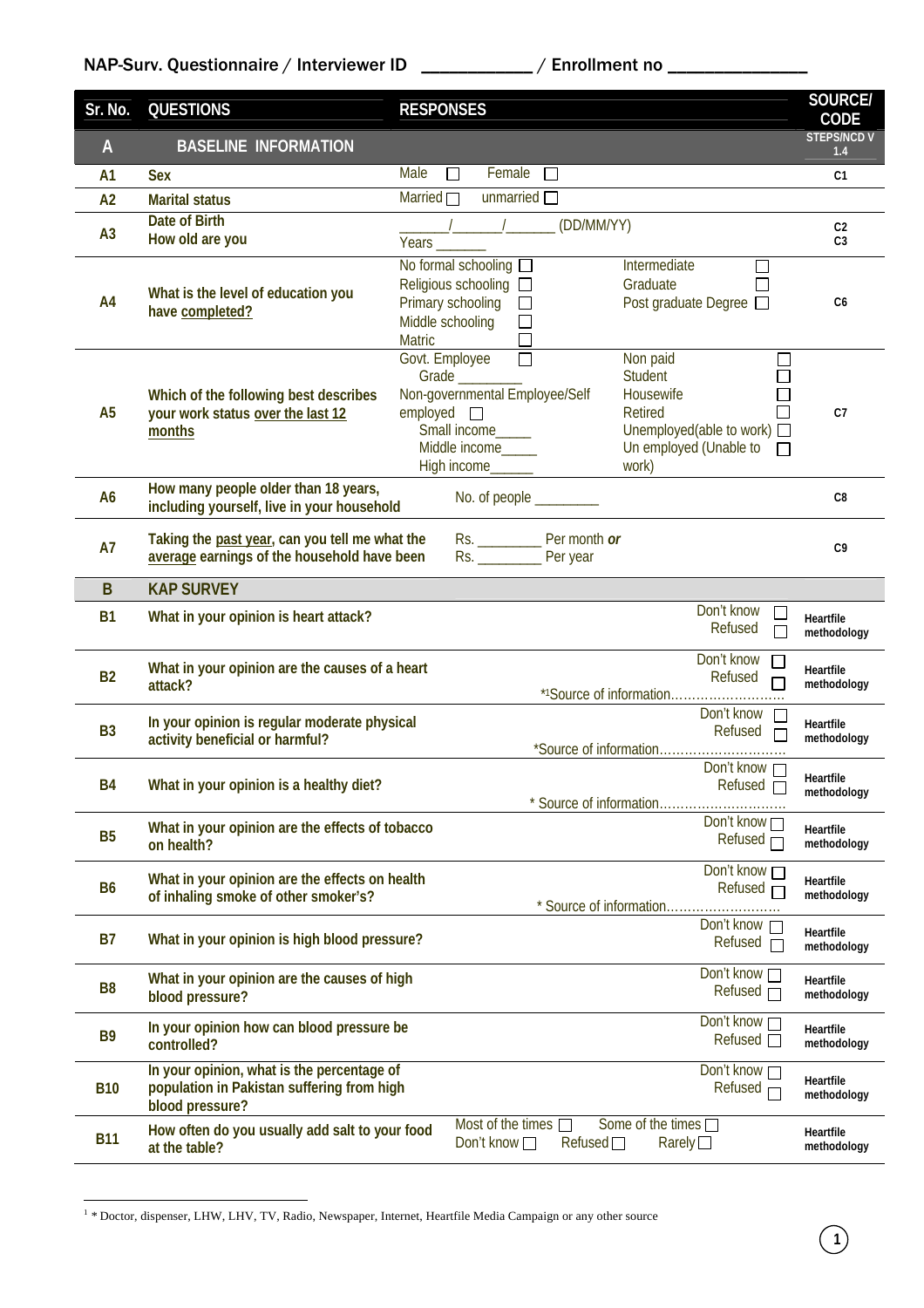| NAP-Surv. Questionnaire / Interviewer ID |  |  |
|------------------------------------------|--|--|
|                                          |  |  |

\_\_\_\_ / Enrollment no \_\_\_\_\_\_\_\_\_\_\_\_\_\_\_

| <b>B12</b> | If the blood pressure is not treated and<br>controlled, what can the effects be on health?                                                                  | *Source of information  | Don't know □<br><b>Refused</b> □          | Heartfile<br>methodology         |
|------------|-------------------------------------------------------------------------------------------------------------------------------------------------------------|-------------------------|-------------------------------------------|----------------------------------|
| <b>B13</b> | What do you think are the effects of obesity?                                                                                                               |                         | Don't know $\Box$<br>Refused              | Heartfile<br>methodology         |
| <b>B14</b> | What do you think are the effects of obesity in<br>children?                                                                                                | *Source of information  | Don't know<br>Refused $\Box$              | Heartfile<br>methodology         |
| <b>B15</b> | What in your opinion is stroke?                                                                                                                             |                         | Don't know<br>Refused                     | Heartfile<br>methodology         |
| <b>B16</b> | What in your opinion are the causes of stroke?                                                                                                              | * Source of information | Don't know<br>Refused $\Box$              | Heartfile<br>methodology         |
| <b>B17</b> | What in your opinion is diabetes?                                                                                                                           |                         | Don't know n<br>Refused                   | Heartfile<br>methodology         |
| <b>B18</b> | What in your opinion are the risks of getting<br>diabetes?                                                                                                  |                         | Don't know $\Box$<br>Refused <sub>D</sub> | Heartfile<br>methodology         |
| <b>B19</b> | How can you prevent diabetes?                                                                                                                               |                         | Don't know<br>Refused $\Box$              | <b>Heartfile</b><br>methodology  |
| <b>B20</b> | If diabetes is not treated and controlled, what<br>can the effects be on health?                                                                            |                         | Don't know n<br>Refused $\Box$            | Heartfile<br>methodology         |
| <b>B21</b> | What are the food items that a diabetic should<br>not be taking?                                                                                            | *Source of information  | Don't know □<br>Refused $\Box$            | <b>Heartfile</b><br>methodology  |
| <b>B22</b> | What in your opinion is cancer?                                                                                                                             |                         | Don't know<br>Refused $\Box$              | Heartfile<br>methodology         |
| <b>B23</b> | What in your opinion are the causes of cancer?                                                                                                              |                         | Don't know $\Box$<br>Refused              | <b>Heartfile</b><br>methodology  |
| <b>B24</b> | What in your opinion are the warning signs of<br>cancer?                                                                                                    |                         | Don't know<br><b>Refused</b> □            | Heartfile<br>methodology         |
| <b>B25</b> | Do you examine your own breasts for<br>lumps/sores/cancer?                                                                                                  |                         | Don't know<br>Refused $\Box$              | <b>BRFSS</b><br>V <sub>1.5</sub> |
| <b>B26</b> | A clinical breast is when a doctor, nurse, or<br>other health professional feels the breasts for<br>lumps. Have you ever had a clinical exam?               |                         | Don't know n<br>Refused $\Box$            | <b>BRFSS</b><br>V <sub>1.5</sub> |
| <b>B27</b> | A mammogram is on an x-ray of each breast to<br>look for breast cancer. Have you ever had a<br>mammogram? If Yes, how many times in the<br>last five years? |                         | Don't know<br>Refused <sub>D</sub>        | <b>BRFSS</b><br>V <sub>1.5</sub> |
| <b>B28</b> | A pap smear is a test for cancer of the cervix.<br>Have you ever had a smear?                                                                               | *Source of information  | Don't know $\Box$<br><b>Refused</b> □     | <b>BRFSS</b><br>V <sub>1.5</sub> |
| <b>B29</b> | In your opinion what is depression?                                                                                                                         |                         | Don't know<br>Refused $\Box$              | Heartfile<br>methodology         |
| <b>B30</b> | In your opinion what is the percentage of<br>people that suffer from depression in Pakistan?                                                                |                         | Don't know<br>Refused $\Box$              | Heartfile<br>methodology         |
| <b>B31</b> | What are the manifestations of depression?                                                                                                                  |                         | Don't know<br>Refused $\Box$              | <b>Heartfile</b><br>methodology  |
| <b>B32</b> | What do you think is the cause of psychosis?                                                                                                                |                         | Don't know<br>Refused $\Box$              | <b>Heartfile</b><br>methodology  |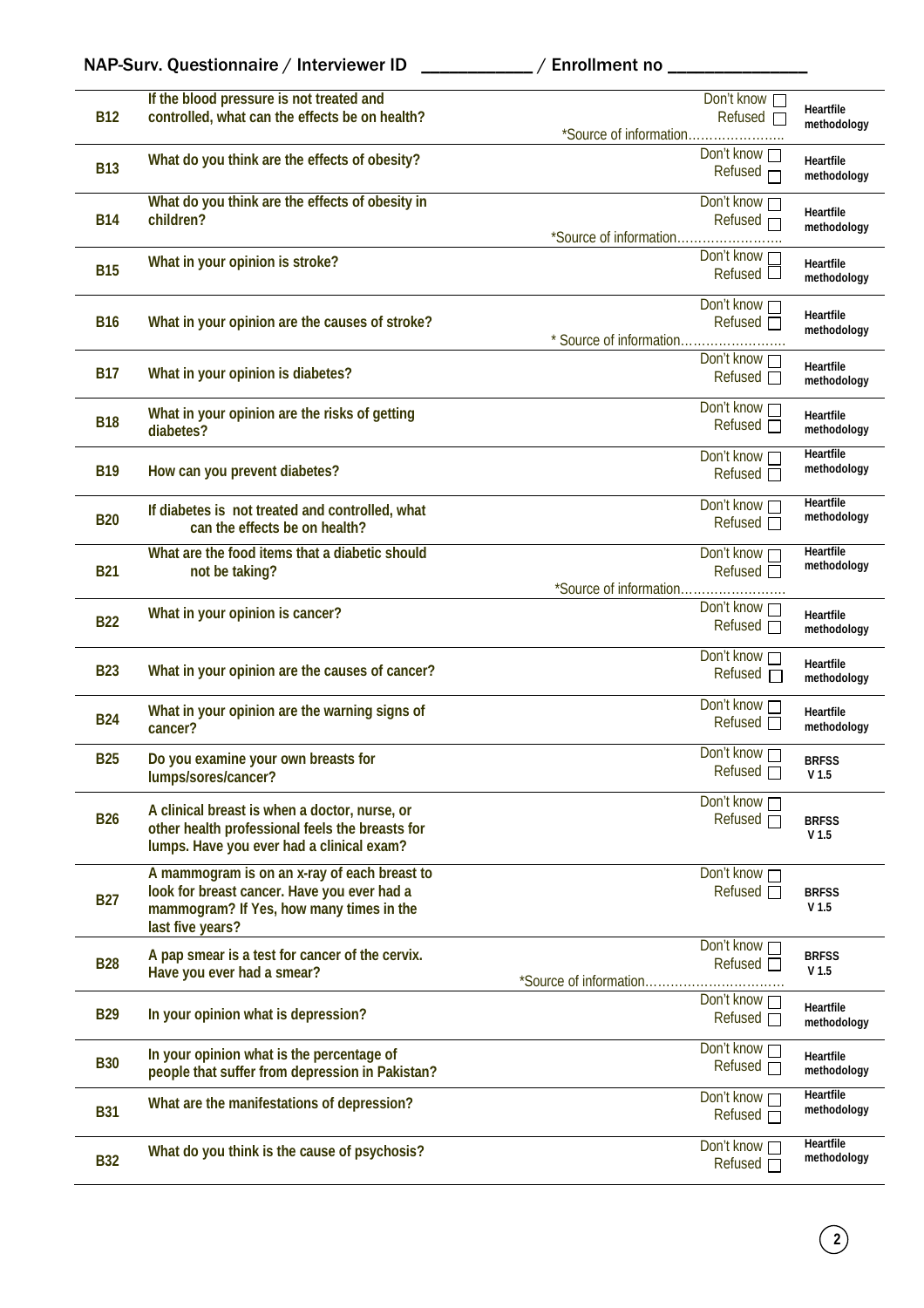| <b>B33</b> |                                        | What are the manifestations of psychosis?                                                                                                                                                               |                        |                                 |                                                      |                                      | Don't know<br>Refused $\Box$        | <b>Heartfile</b><br>methodology                       |
|------------|----------------------------------------|---------------------------------------------------------------------------------------------------------------------------------------------------------------------------------------------------------|------------------------|---------------------------------|------------------------------------------------------|--------------------------------------|-------------------------------------|-------------------------------------------------------|
| <b>B34</b> | role in the society?                   | In your opinion can the mentally ill play a useful                                                                                                                                                      |                        |                                 |                                                      |                                      | Don't know n<br>Refused             | Heartfile<br>methodology                              |
| <b>B35</b> | <b>Retardation?</b>                    | In your opinion what can cause Mental                                                                                                                                                                   |                        |                                 |                                                      |                                      | Don't know $\Box$<br>Refused $\Box$ | <b>Heartfile</b><br>methodology                       |
| <b>B36</b> | <b>Substance Abuse on health?</b>      | In your opinion what are the effects of                                                                                                                                                                 |                        |                                 |                                                      |                                      | Don't know $\Box$<br>Refused $\Box$ | <b>Heartfile</b><br>methodology                       |
| <b>B37</b> |                                        | In your opinion what is epilepsy?                                                                                                                                                                       |                        |                                 |                                                      |                                      | Don't know<br>Refused               | <b>Heartfile</b><br>methodology                       |
| <b>B38</b> |                                        | In your opinion is it a treatable illness?                                                                                                                                                              |                        |                                 |                                                      |                                      | Don't know □<br>Refused             | <b>Heartfile</b><br>methodology                       |
| <b>B39</b> |                                        | How do you think epilepsy can be treated?                                                                                                                                                               |                        |                                 |                                                      |                                      | Don't know $\Box$<br>Refused [      | <b>Heartfile</b><br>methodology                       |
| <b>B40</b> | life?                                  | Can a person with epilepsy revert to a normal                                                                                                                                                           |                        |                                 |                                                      |                                      | Don't know $\Box$<br>Refused $\Box$ | <b>Heartfile</b><br>methodology                       |
|            |                                        |                                                                                                                                                                                                         |                        |                                 |                                                      | *Source of information               |                                     |                                                       |
|            |                                        | Was there a time in the past 12 months when                                                                                                                                                             |                        | Yes                             | П                                                    |                                      |                                     |                                                       |
| <b>B41</b> |                                        | you needed to see a doctor but couldn't                                                                                                                                                                 |                        | No                              |                                                      |                                      |                                     | <b>BRFSS</b><br>V <sub>1.5</sub>                      |
|            | because of the cost?                   |                                                                                                                                                                                                         |                        | Don't know                      |                                                      |                                      |                                     |                                                       |
|            |                                        |                                                                                                                                                                                                         |                        | Refused                         |                                                      |                                      |                                     | Heartfile                                             |
|            |                                        |                                                                                                                                                                                                         |                        | Yes                             | П                                                    |                                      |                                     | methodology                                           |
| <b>B42</b> |                                        | Was there a time in the past 12 months when<br>you needed to see a doctor but couldn't                                                                                                                  |                        | N <sub>0</sub>                  |                                                      |                                      |                                     |                                                       |
|            | because the hospital was not close by? |                                                                                                                                                                                                         | Don't know             |                                 |                                                      |                                      |                                     |                                                       |
|            |                                        |                                                                                                                                                                                                         |                        | Refused                         |                                                      |                                      |                                     | Heartfile                                             |
|            |                                        | Was there a time in the past 12 months when                                                                                                                                                             |                        | Yes                             |                                                      |                                      |                                     | methodology                                           |
| <b>B43</b> |                                        | you needed to see a doctor but couldn't<br>because doctor was not on his seat?                                                                                                                          |                        | No<br>Don't know                |                                                      |                                      |                                     |                                                       |
|            |                                        |                                                                                                                                                                                                         |                        | Refused                         |                                                      |                                      |                                     |                                                       |
|            |                                        | When you are ill, which type of Hospital / Clinic                                                                                                                                                       |                        | <b>BHU</b>                      |                                                      | Homeopathic <sub>D</sub>             |                                     | Heartfile                                             |
| <b>B44</b> | do you go?                             |                                                                                                                                                                                                         |                        | Gov. Hospital<br>Private Doctor | $\Box$<br>$\perp$                                    | <b>Dispenser</b><br>LHV / LHW<br>П   |                                     | methodology                                           |
| <b>B45</b> |                                        | How much money have you spent in the last 3<br>months on treating communicable diseases in<br>the children of the house { Calculate number of<br>expense of each child and add up}<br>Number of persons | <b>Total Number of</b> |                                 |                                                      | Was the cost borne by the respondent |                                     | <b>BRFSS</b><br>V <sub>1.5</sub><br>Cost of treatment |
|            |                                        | suffering in a year                                                                                                                                                                                     | episodes in a year     |                                 | or some other source                                 |                                      |                                     | per year (calculate)                                  |
|            | Diarrhea <sup>*</sup>                  |                                                                                                                                                                                                         |                        |                                 | Self<br>Partially self _____                         |                                      |                                     |                                                       |
|            | Malaria*                               |                                                                                                                                                                                                         |                        |                                 | Self                                                 |                                      |                                     |                                                       |
|            |                                        |                                                                                                                                                                                                         |                        |                                 | Partially self _____                                 |                                      |                                     |                                                       |
|            | <b>Chest infection</b>                 |                                                                                                                                                                                                         |                        |                                 | Other___________<br>Self_                            |                                      |                                     |                                                       |
|            |                                        |                                                                                                                                                                                                         |                        |                                 | Self___________<br>Partially self ______             |                                      |                                     |                                                       |
|            | Upper                                  |                                                                                                                                                                                                         |                        |                                 |                                                      |                                      |                                     |                                                       |
|            | respiratory tract<br>infections (flu)  |                                                                                                                                                                                                         |                        |                                 | Partially self _____<br>Other <sub>___________</sub> |                                      |                                     |                                                       |
|            | <b>Urinary tract</b><br>infection      |                                                                                                                                                                                                         |                        |                                 | Partially self _____                                 |                                      |                                     |                                                       |
|            |                                        |                                                                                                                                                                                                         |                        |                                 |                                                      |                                      |                                     |                                                       |
|            | <b>Tuberculosis</b>                    |                                                                                                                                                                                                         |                        |                                 | Self<br>Partially self _____                         |                                      |                                     |                                                       |
|            |                                        |                                                                                                                                                                                                         |                        |                                 | Other_                                               |                                      |                                     |                                                       |

**3**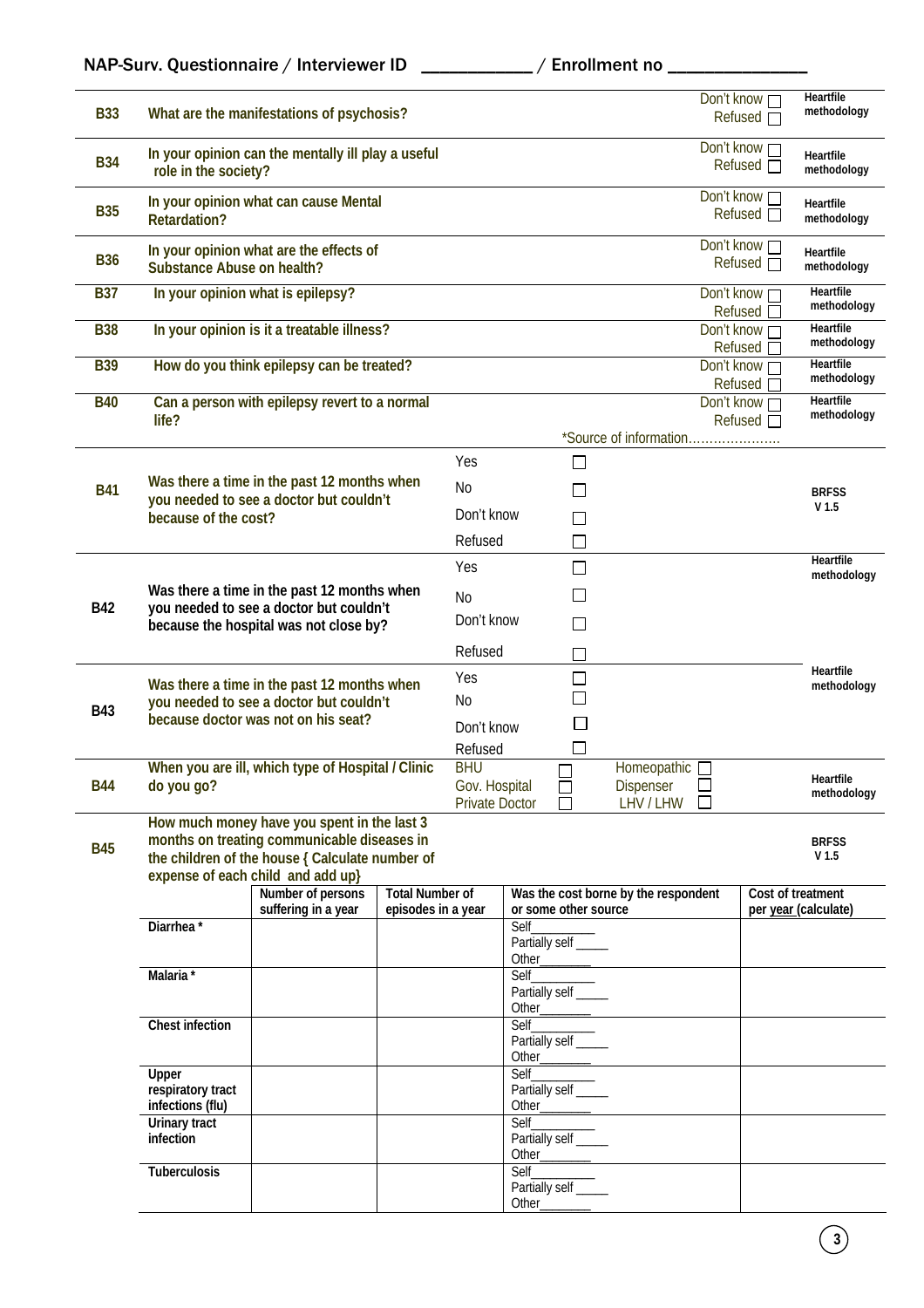| NAP-Surv. Questionnaire / Interviewer ID | / Enrollment no |
|------------------------------------------|-----------------|
|------------------------------------------|-----------------|

| <b>Prolonged fevers</b>           | Self<br>Other | Partially self _____          |  |
|-----------------------------------|---------------|-------------------------------|--|
| Other illnesses -<br>give details | Self          | Partially self _____<br>Other |  |

Refused **Don't know** 

| <b>B46</b>       | How much money have you spent in the last<br>one year on treating Non-communicable |                                                                                                                                       |                                         |                                            |                                                   | <b>BRFSS</b><br>V <sub>1.5</sub> |                   |
|------------------|------------------------------------------------------------------------------------|---------------------------------------------------------------------------------------------------------------------------------------|-----------------------------------------|--------------------------------------------|---------------------------------------------------|----------------------------------|-------------------|
|                  | Diseases in your household?                                                        | Number of<br>persons suffering                                                                                                        |                                         | Was the cost borne by the                  | respondent or some other source                   | Cost of treatment<br>Per month   |                   |
|                  | <b>Heart disease</b>                                                               |                                                                                                                                       | Self<br>Partially self ____             |                                            |                                                   |                                  |                   |
|                  | <b>Diabetes</b>                                                                    |                                                                                                                                       | Self<br>Partially self _____            |                                            |                                                   |                                  |                   |
|                  | <b>High blood</b><br>pressure                                                      |                                                                                                                                       | Partially self ____                     |                                            |                                                   |                                  |                   |
|                  | <b>Injuries</b>                                                                    |                                                                                                                                       | Partially self ____                     | Other                                      |                                                   |                                  |                   |
|                  | <b>Mental illnesses</b>                                                            |                                                                                                                                       | Self<br>Partially self ____             |                                            |                                                   |                                  |                   |
|                  | Other illnesses -<br>enumerate                                                     |                                                                                                                                       | Partially self ____<br><b>Self Self</b> |                                            |                                                   |                                  |                   |
|                  |                                                                                    |                                                                                                                                       | Partially self ____                     | Other                                      |                                                   |                                  |                   |
|                  | Refused<br><b>RISK FACTORS</b>                                                     | Don't know                                                                                                                            |                                         |                                            |                                                   |                                  |                   |
|                  |                                                                                    |                                                                                                                                       |                                         |                                            |                                                   |                                  | <b>STEPS/NCD</b>  |
| $\mathsf{C}$     | PHYSICAL ACTIVITY                                                                  |                                                                                                                                       |                                         |                                            |                                                   |                                  | V <sub>1.4</sub>  |
| C <sub>1</sub>   | minutes at a time?<br>(if YES, go to C6)                                           | Does your work involve mostly sitting or<br>standing, with walking for no more than 10                                                |                                         | Yes<br>$\perp$<br>No<br>П                  |                                                   |                                  | P <sub>1</sub>    |
| C <sub>2</sub>   | (if NO, go to $C4$ )                                                               | Does your work involve vigorous activity<br>(like heavy lifting, digging, or construction<br>work) for at least 10 minutes at a time? |                                         | Yes $\Box$<br>No<br>$\Box$                 |                                                   |                                  | P2                |
| C <sub>3</sub> a | your work?                                                                         | In a typical week, on how many days do<br>you do vigorous activities as part of                                                       |                                         |                                            | Days a week                                       |                                  | P <sub>3</sub> a  |
| C3b              |                                                                                    | On a typical day on which you do<br>vigorous activity, how much time do<br>you spend doing such work?                                 |                                         | In                                         | hours and __<br>or in ______________ Minutes only | minutes                          | P <sub>3</sub> b  |
| C <sub>4</sub>   | (if NO, go to C6)                                                                  | Does your work involve moderate intensity<br>(like brisk walking or carrying light loads)<br>for at least 10 minutes at a time?       |                                         | Yes $\Box$<br>$No$ $\Box$                  |                                                   |                                  | <b>P4</b>         |
| C <sub>5a</sub>  | part of your work?                                                                 | In a typical week, on how many days do<br>you do moderate-intensity activities as                                                     |                                         |                                            | Days a week                                       |                                  | P <sub>5</sub> a  |
| C5b              |                                                                                    | On a typical day on which you did<br>moderate-intensity activities, how much<br>time do you spend doing such work?                    |                                         | $\ln$ and $\ln$                            | hours and ________<br>minutes only                | minutes                          | P <sub>5</sub> b  |
| C <sub>6</sub>   | How long is your typical work day?                                                 |                                                                                                                                       |                                         |                                            | Number of hours                                   |                                  | <b>P6</b>         |
| C7               | from places? (if NO, go to C9)                                                     | Do you walk or use a bicycle (pedal cycle) for at<br>least 10 minutes continuously to get to and                                      |                                         | Yes<br>$\overline{\phantom{0}}$<br>No<br>П |                                                   |                                  | P7                |
|                  |                                                                                    |                                                                                                                                       |                                         |                                            |                                                   |                                  | $\vert 4 \rangle$ |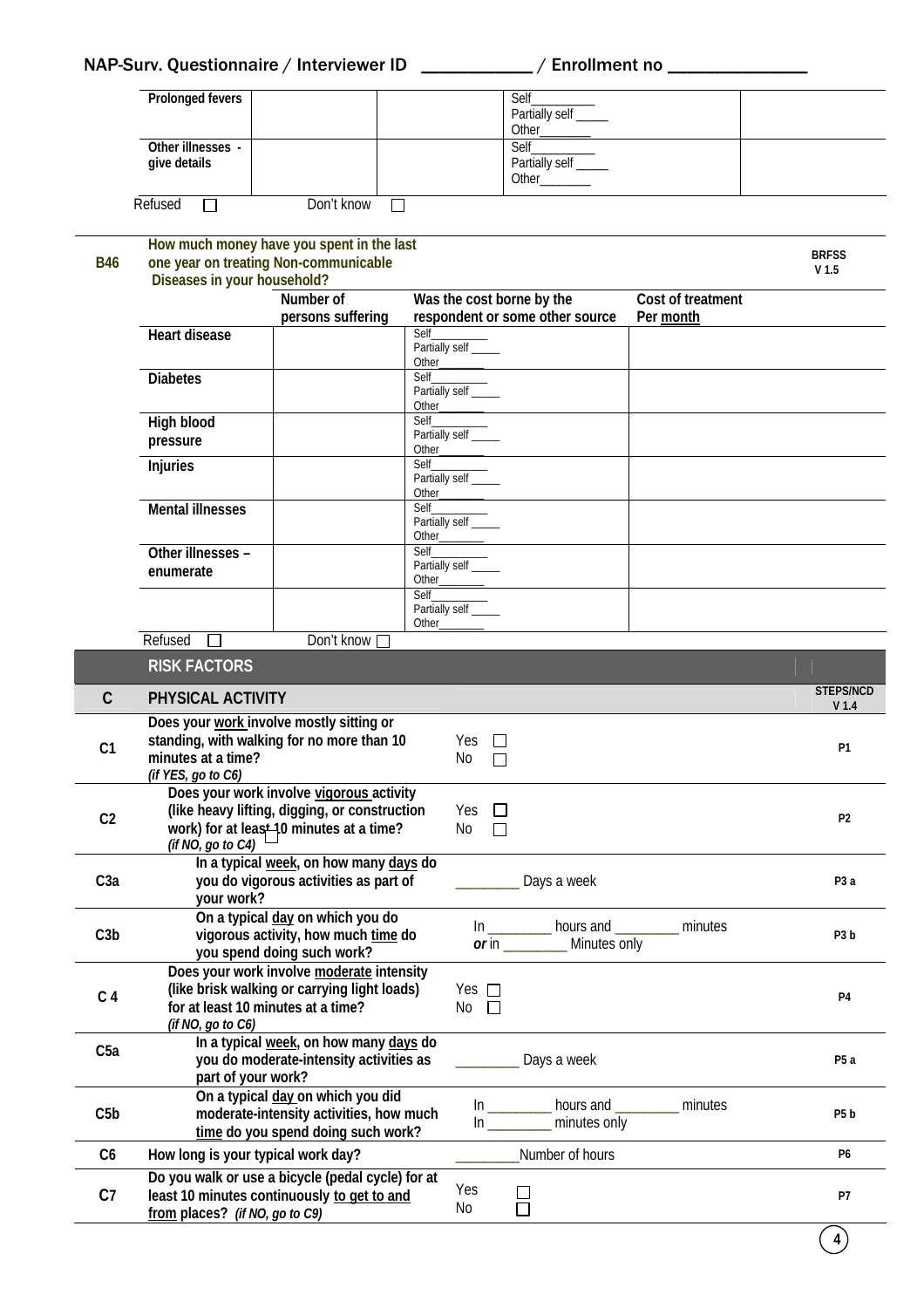|                   | NAP-Surv. Questionnaire / Interviewer ID                                                                                                                                                       | _ / Enrollment no _____________                                                                                           |                                      |
|-------------------|------------------------------------------------------------------------------------------------------------------------------------------------------------------------------------------------|---------------------------------------------------------------------------------------------------------------------------|--------------------------------------|
| C <sub>8a</sub>   | IF YES: In a typical week, on how many<br>days do you walk or bicycle for at least 10<br>minutes to get to and from places?                                                                    | Days a week                                                                                                               | P <sub>8</sub> a                     |
| C8b               | How much time would you spend walking or<br>bicycling for travel on a typical day?                                                                                                             | hours and minutes<br>ln<br>Or<br>in minutes only                                                                          | P6 <sub>b</sub>                      |
| C <sub>9</sub>    | Does your (recreation, sports, or leisure time)<br>involve mostly sitting, reclining, or standing,<br>with no physical activity lasting more than 10<br>minutes at a time? (if YES, go to C14) | Yes<br>ΙI<br>No<br>П                                                                                                      | P9                                   |
| C10               | If NO<br>In your leisure time, do you do any vigorous<br>activities (like running or strenuous sports,<br>weight lifting) for at least 10 minutes at a<br>time?<br>(if NO, go to C12)          | Yes<br>$\perp$<br>No<br>$\Box$                                                                                            | P <sub>10</sub>                      |
| C11a              | <b>IF YES</b><br>In a typical week, on how many days do<br>you do vigorous activities as part of<br>your leisure time?                                                                         | Days a week                                                                                                               | P11 a                                |
| $\overline{C11b}$ | How much time do you spend doing<br>this on a typical day?                                                                                                                                     | In _____________hours and _________<br>minutes<br>Or in $\qquad$<br>minutes only                                          | P11b                                 |
| C12               | In your [leisure time], do you do any moderate-<br>intensity activities (like brisk walking, cycling<br>or swimming) for at least 10 minutes at a time?<br>$($ if NO, go to $C14)$             | Yes<br>U<br>No<br>П                                                                                                       | P12                                  |
| C13a              | <b>IF YES</b><br>In a typical week, on how many days do you<br>do moderate-intensity activities as part of<br>leisure time?                                                                    | Days a week                                                                                                               | P13 a                                |
| C13b              | How much time do you spend doing this on<br>a typical day?                                                                                                                                     | hours and<br>minutes<br>Or in<br>minutes only                                                                             | P13 b                                |
| C <sub>14</sub>   | Over the past 7 days, how much time did you<br>spend sitting or reclining on a typical day?                                                                                                    | $ln_$<br>minutes<br>hours and<br>Or in<br>minutes only                                                                    | P14                                  |
| D                 | <b>DIET</b>                                                                                                                                                                                    |                                                                                                                           | <b>STEPS/NCD</b><br>V <sub>1.4</sub> |
| D <sub>1</sub> a  | In a typical week, on how many days do you eat<br>fruit? (if $0$ go to D2a)                                                                                                                    | Number of days                                                                                                            | D <sub>1</sub> a                     |
| D <sub>1</sub> b  | How many servings of fruit do you eat on<br>one of those days                                                                                                                                  | Number of servings                                                                                                        | D <sub>1</sub> b                     |
| D <sub>2</sub> a  | In a typical week, on how many days do you eat<br>vegetables? (if 0 go to D3)                                                                                                                  | Number of servings                                                                                                        | D <sub>2</sub> a                     |
| D <sub>2</sub> b  | How many servings of vegetables do you<br>eat on one of those days?                                                                                                                            | Number of servings                                                                                                        | D <sub>2</sub> b                     |
| D <sub>3</sub>    | What type of oil or fat is most often used for<br>meal preparation in your household?                                                                                                          | Vegetable oil<br>Banaspati ghee<br>$\Box$<br>Palm oil<br>Do not know<br>$\sim$<br>Combination<br>Desi ghee<br>П<br>$\Box$ | D <sub>3</sub>                       |
| E                 | <b>TOBACCO</b>                                                                                                                                                                                 |                                                                                                                           | <b>STEPS/NCD</b><br>V <sub>1.4</sub> |
| E <sub>1a</sub>   | Do you currently smoke any tobacco products,<br>such as cigarettes, cigars, berri, hukkah,<br>pipes? (if NO go to E4)                                                                          | Yes<br>$\mathsf{I}$<br>No                                                                                                 | S1a                                  |
| E <sub>1</sub> b  | <b>IF YES</b><br>Do you currently smoke tobacco products<br>daily? (if NO go to E4)                                                                                                            | Yes<br>No                                                                                                                 | S1 <sub>b</sub>                      |
| E <sub>2a</sub>   | How old were you when you first started<br>smoking daily?<br>(if known go to E3)                                                                                                               | Age<br>(years)<br>Don't remember<br>$\Box$                                                                                | S2a                                  |
| E <sub>2</sub> b  | Do you remember how long ago it was?                                                                                                                                                           | years $/ \ln$<br>months<br>In<br>weeks<br>In                                                                              | S <sub>2</sub> b                     |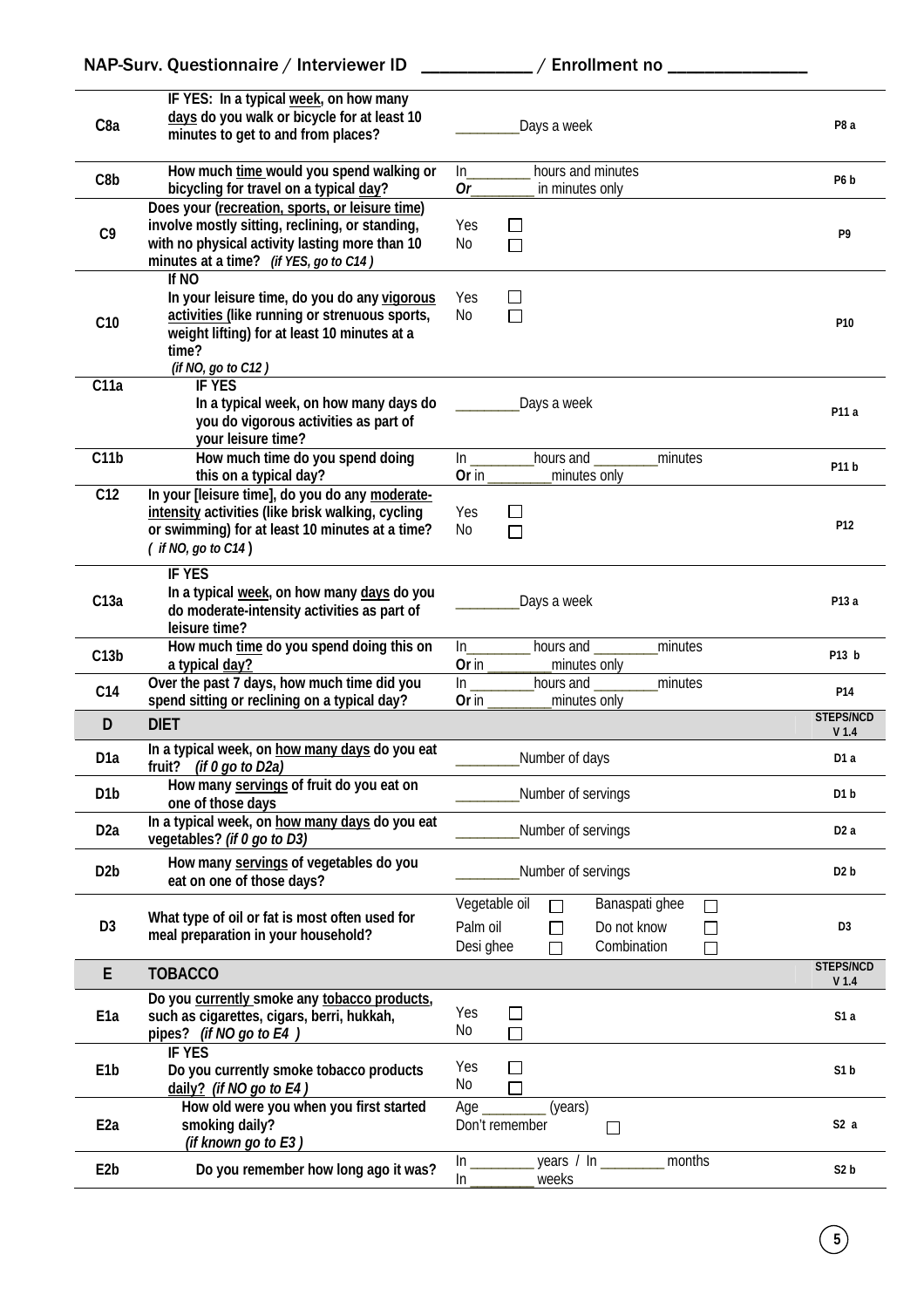|                  |                                                                                    | Manufactured cigarettes                       |                            |
|------------------|------------------------------------------------------------------------------------|-----------------------------------------------|----------------------------|
| E <sub>3</sub>   | On average, how many of the following do                                           | Hand-rolled (Berri)                           | S <sub>3</sub>             |
|                  | you smoke each day?                                                                | cigars                                        |                            |
|                  |                                                                                    | <b>Hukkah</b><br>Others(specify)              |                            |
| E4               | In the past, did you ever smoke daily?                                             | Yes                                           | S <sub>4</sub>             |
|                  | (if NO go to $E6a$ )<br><b>IF YES</b>                                              | No                                            |                            |
| E <sub>5</sub> a | How old were you when you stopped                                                  | Age<br>(years)<br>Don't remember $\Box$       | S5a                        |
|                  | smoking daily?<br>(if known go to E6a)                                             |                                               |                            |
|                  |                                                                                    | Years ago                                     |                            |
| E <sub>5</sub> b | How long ago did you stop smoking                                                  | 0r<br>Months ago                              | S <sub>5</sub> b           |
|                  | daily?                                                                             | <b>Or</b><br>Weeks ago                        |                            |
|                  | Do you currently use any smokeless tobacco                                         |                                               |                            |
| E <sub>6a</sub>  | such as [snuff, chewing tobacco, betal]?                                           | Yes<br>⊔                                      | S <sub>6</sub> a           |
|                  | (i f NO go to E8)                                                                  | $\Box$<br>No                                  |                            |
|                  | <b>IF YES</b>                                                                      |                                               | S6 <sub>b</sub>            |
| E6b              | Do you currently use smokeless tobacco<br>products daily? (if NO go to E8)         | Yes<br>$\mathcal{L}$<br>No                    |                            |
|                  |                                                                                    | Snuff by mouth                                |                            |
|                  |                                                                                    | Snuff by nose                                 |                            |
| E7               | On average, how many times a day do you                                            | Chewing tobacco                               | S7                         |
|                  | use? [record for each type]                                                        | Betal                                         |                            |
|                  |                                                                                    | Others (specify)                              |                            |
|                  | In the past, did you ever use smokeless                                            |                                               |                            |
| E8               | tobacco such as [snuff, chewing tobacco,                                           | Yes                                           | S8                         |
|                  | betal]?                                                                            | No                                            |                            |
|                  |                                                                                    |                                               |                            |
|                  | Do any of the following people regularly smoke                                     | Spouse $\Box$<br>co-workers                   | <b>INTERHEART</b>          |
| E9               | in your presence?                                                                  | Parent $\Box$<br>children                     | study                      |
|                  |                                                                                    | siblings<br>Friends $\Box$<br>others(specify) |                            |
|                  |                                                                                    | Everyday<br>Never                             |                            |
|                  | How often are you exposed to other people                                          | Less than once a week                         |                            |
| E10              | smoke                                                                              | Three to six times a week                     | <b>INTERHEART</b><br>study |
|                  | If yes: what is your usual duration of exposure                                    | One to two times a week                       |                            |
|                  |                                                                                    | (hours per week)                              | <b>STEPS/NCD</b>           |
| F                | HISTORY OF HIGH BLOOD PRESSURE                                                     |                                               | V <sub>1.4</sub>           |
|                  | When was your blood pressure last measured                                         | a-Within past 12 months                       |                            |
| F <sub>1</sub>   | by a health professional? (If option "a" ask the                                   | b-1-5 years ago                               | H1                         |
|                  | next question. If options are b,c,d skip the                                       | c-Not within past 5 years                     |                            |
|                  | section.)                                                                          | d-Never                                       |                            |
|                  |                                                                                    |                                               |                            |
|                  | During the past 12 months have you been                                            |                                               |                            |
| F <sub>2</sub>   | told by a doctor or other health worker that                                       | Yes<br>ΙI                                     | H <sub>2</sub>             |
|                  | you have elevated blood pressure or<br>hypertension? (if NO, skip to section G)    | No<br>П                                       |                            |
|                  |                                                                                    |                                               |                            |
| F <sub>3</sub> a | During the last 2 weeks have you taken                                             | Yes                                           | H3a                        |
|                  | medication to lower blood pressure?                                                | No                                            |                            |
|                  | During the last 2 weeks have you taken                                             |                                               |                            |
| F <sub>3</sub> b | special prescribed diet for lowering blood                                         | Yes                                           | H3b                        |
|                  | pressure?                                                                          | No                                            |                            |
| F <sub>3</sub> c | During the last 2 weeks have you received                                          | Yes<br><b>NA</b><br>L                         | H <sub>3</sub> c           |
|                  | advice or treatment to reduce weight?<br>During the last 2 weeks have you received | No<br>Yes<br><b>NA</b><br>□                   |                            |
| F <sub>3</sub> d | advice or treatment to stop smoking?                                               | No                                            | H <sub>3</sub> d           |
|                  | During the last 2 weeks have you received                                          | Yes<br>H                                      |                            |
| F <sub>3</sub> e | advice to start or do more exercise?                                               | No                                            | H3e                        |
|                  | During the past 12 months have you seen a                                          |                                               |                            |
| F4               | traditional healer for elevated blood<br>pressure or hypertension?                 | Yes<br>$\mathsf{L}$<br>No                     | H4                         |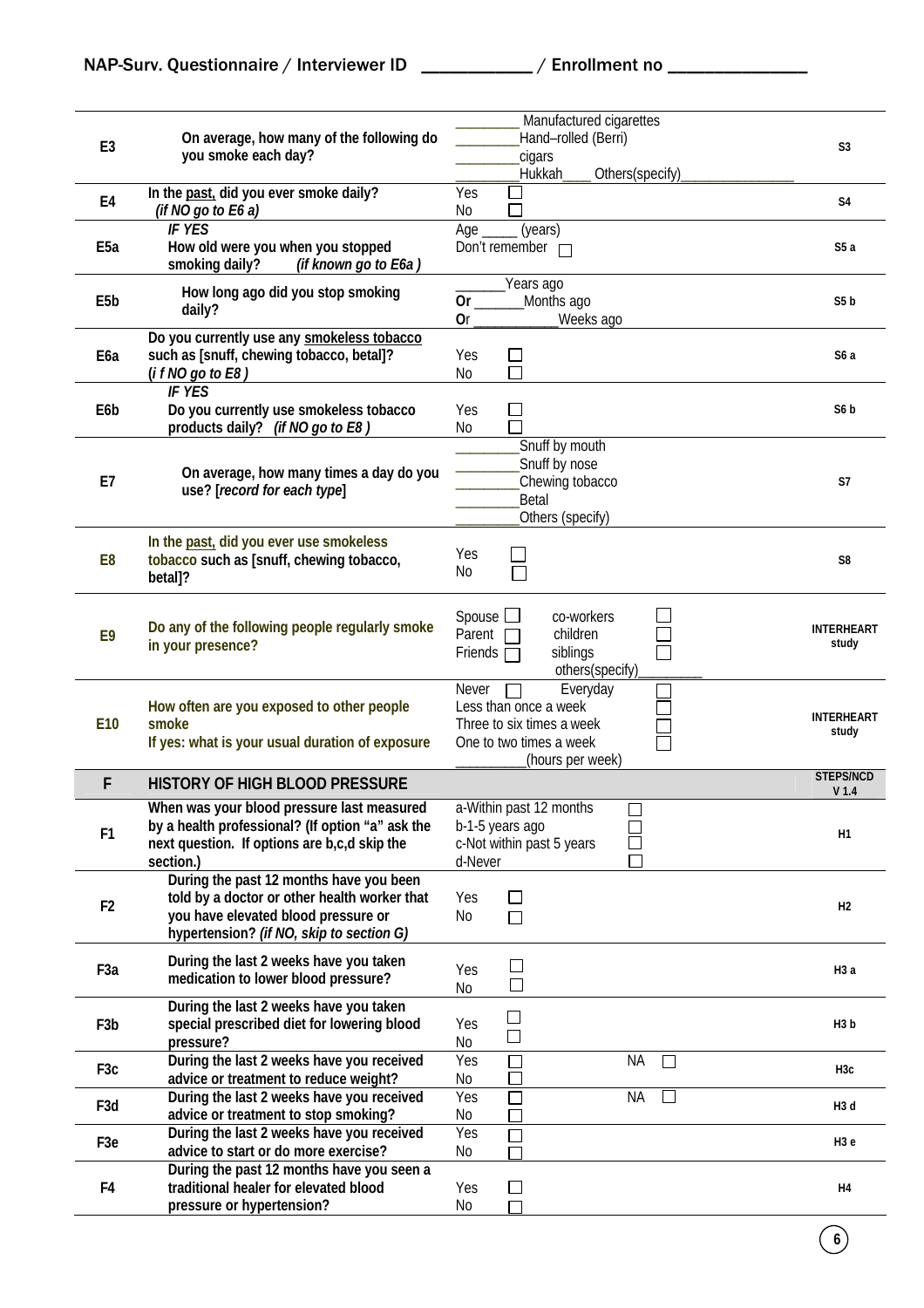|                 | NAP-Surv. Questionnaire / Interviewer ID                                                                                                                                                                                |                                           |                                          | / Enrollment no ________                                                        |                             |        |                                      |
|-----------------|-------------------------------------------------------------------------------------------------------------------------------------------------------------------------------------------------------------------------|-------------------------------------------|------------------------------------------|---------------------------------------------------------------------------------|-----------------------------|--------|--------------------------------------|
| Ff <sub>5</sub> | Are you currently taking any herbal or<br>traditional remedy for your high blood<br>pressure?                                                                                                                           | Yes<br>No                                 | $\Box$<br>П                              |                                                                                 |                             |        | H <sub>5</sub>                       |
| G               | <b>HISTORY OF DIABETES</b>                                                                                                                                                                                              |                                           |                                          |                                                                                 |                             |        | <b>STEPS/NCD</b><br>V <sub>1.4</sub> |
| G <sub>1</sub>  | Have you had blood sugar measured in the last<br>12 months?                                                                                                                                                             | Yes<br>No                                 | $\overline{\phantom{a}}$<br>П            |                                                                                 |                             |        | Н6                                   |
| G <sub>2</sub>  | During the past 12 months, have you ever been<br>told by a doctor or other health worker that you<br>have diabetes?<br>(if NO, skip to section H)                                                                       | Yes<br>No                                 | ΙI<br>П                                  |                                                                                 |                             |        | Н7                                   |
| G <sub>3</sub>  | Are you currently receiving any of the<br>treatments for diabetes (Drugs, insulin,<br>homeopathic)                                                                                                                      | Yes<br>No                                 | $\Box$                                   |                                                                                 |                             |        | H8<br>${ab}$                         |
| G <sub>4</sub>  | During the last 2 weeks have you received<br>advice or treatment to reduce weight?                                                                                                                                      | Yes<br>No                                 | $\mathsf{L}$                             | <b>NA</b>                                                                       | $\Box$                      |        | H <sub>8</sub> d                     |
| G <sub>5</sub>  | During the last 2 weeks have you taken<br>special prescribed diet for diabetes                                                                                                                                          | Yes<br>No                                 | $\Box$<br>□                              |                                                                                 |                             |        | H <sub>8</sub> c                     |
| H               | <b>CORNARY HEART DISEASE</b>                                                                                                                                                                                            |                                           |                                          |                                                                                 |                             |        | ROSE-ANGINA QUESTIONNAIRE            |
| H1              | Have you ever had pain or discomfort in your<br>chest? (if NO, skip to section J)                                                                                                                                       | Yes<br>No                                 | П<br>$\Box$                              |                                                                                 |                             |        |                                      |
| H <sub>2</sub>  | Do you get it when you walk uphill or hurry?                                                                                                                                                                            | Yes<br>No                                 | $\Box$                                   |                                                                                 |                             |        |                                      |
| H <sub>3</sub>  | Do you get it when you walk at an ordinary<br>pace at a level?<br>(If G2 & G3 are "No" skip to section J)                                                                                                               | <b>Yes</b><br>No                          | $\mathsf{L}$                             |                                                                                 |                             |        |                                      |
| H4              | What do you do when you get it while you<br>are walking?                                                                                                                                                                | Stop                                      | $\Box$<br>Other response_                | or slow down $\Box$                                                             |                             |        |                                      |
| H <sub>5</sub>  | If you are standing still, what happens to<br>it?                                                                                                                                                                       | <b>Relieves</b><br>Continues              |                                          | П                                                                               |                             |        |                                      |
| H6              | How soon?                                                                                                                                                                                                               |                                           |                                          | minutes                                                                         |                             |        |                                      |
| J.              | <b>STROKE</b>                                                                                                                                                                                                           |                                           |                                          |                                                                                 |                             |        | <b>STEPS S-RF</b>                    |
| J1              | Have you ever been told by a health<br>professional that you have had a stroke?                                                                                                                                         | Yes<br>N <sub>0</sub>                     | $\overline{\phantom{a}}$<br>$\mathbf{L}$ | Unknown                                                                         | $\mathcal{L}_{\mathcal{A}}$ |        | $MS-1$                               |
| J <sub>2</sub>  | Have there been serious changes in the way<br>you speak?                                                                                                                                                                | Yes<br>No                                 | $\Box$<br>$\Box$                         | Unknown                                                                         | $\Box$                      |        | $MS-2$                               |
| J3              | Has your face, or any part of it, ever been<br>paralyzed for more than 24 hours?                                                                                                                                        | Yes<br>No                                 | $\Box$<br>П                              | Unknown                                                                         | □                           |        | $MS-3$                               |
| J4              | Have you ever suffered from paralysis or<br>weakness in your arms or legs for more than 24<br>hours?                                                                                                                    | Yes<br>No                                 | П<br>П                                   | Unknown                                                                         | □                           |        | $MS-4$                               |
| J5              | Have you ever had, for more than 24 hours (or<br>less time but more than once), tingling, pain,<br>burning, or loss of feeling in your arms and<br>legs, without anything having happened to you<br>immediately before? | Yes<br>No                                 | ΙI<br>П                                  | Unknown                                                                         | $\Box$                      |        | $MS-5$                               |
| K               | <b>INJURIES</b>                                                                                                                                                                                                         |                                           |                                          |                                                                                 |                             |        | <b>WHO Injury Module</b>             |
| K1              | In the past 30 days how often did you use a<br>seat belt when you were the driver or a<br>passenger of a motor vehicle                                                                                                  | All the time<br>Sometimes<br><b>Never</b> |                                          | Did not drive in the past 30 days                                               |                             | $\Box$ | T1                                   |
|                 |                                                                                                                                                                                                                         | Refused                                   |                                          | No seat belt in the car I usually drive or ride in $\Box$<br>Do not know/Unsure |                             | $\Box$ |                                      |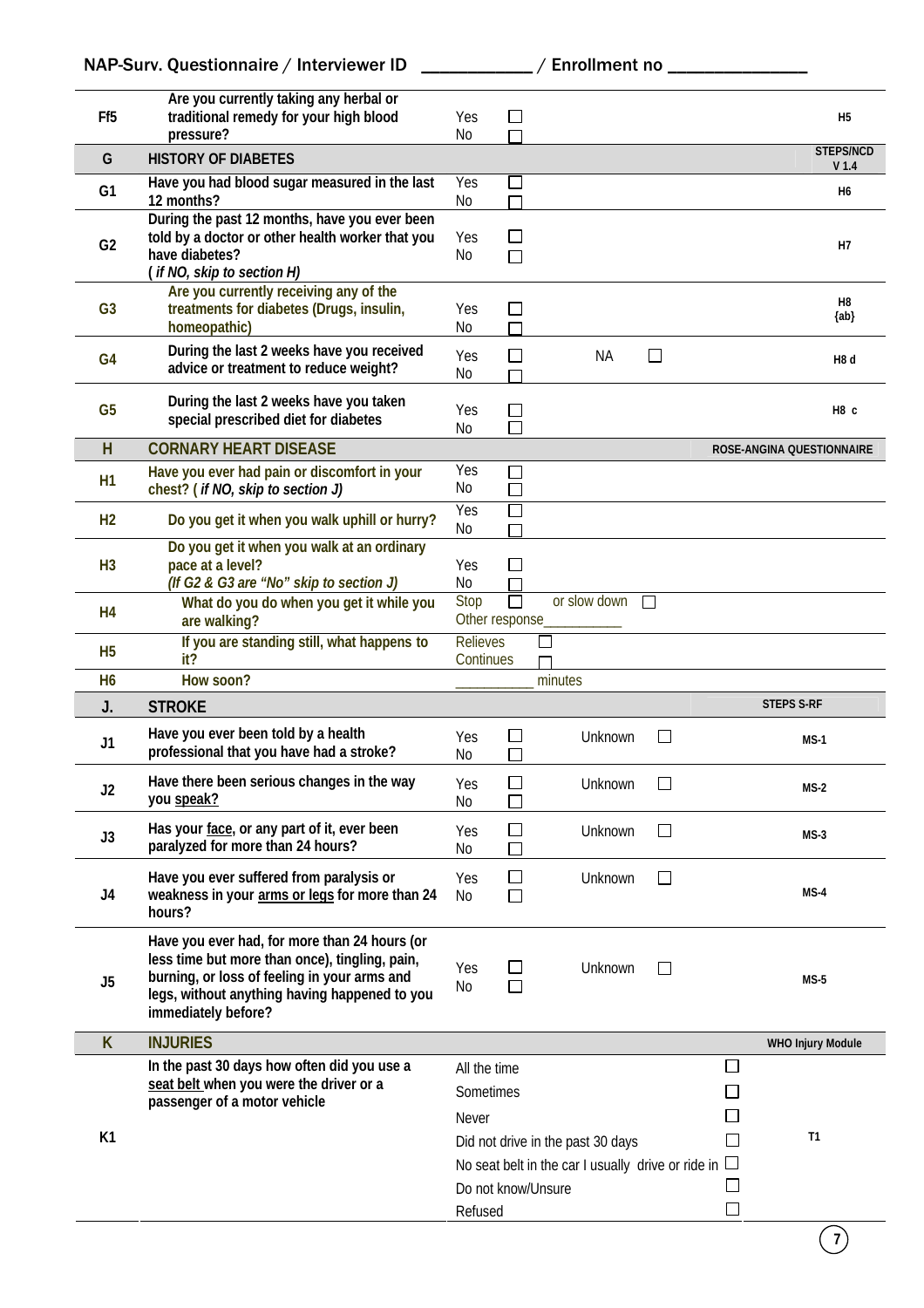|                | In the past 30 days how often did you wear a                                              | All the time<br>Sometimes         |                |                 |
|----------------|-------------------------------------------------------------------------------------------|-----------------------------------|----------------|-----------------|
|                |                                                                                           | Never                             |                |                 |
| K <sub>2</sub> | helmet when you drove or road as a passenger<br>on a motorcycle or motor-scooter?         | Did not drive in the past 30 days | $\Box$         | T <sub>2</sub>  |
|                |                                                                                           | Do not own a helmet               |                |                 |
|                |                                                                                           | Do not know/Unsure                |                |                 |
|                |                                                                                           | Refused                           |                |                 |
|                |                                                                                           | Yes (as driver)                   | $\Box$         |                 |
|                | In the past 12 months, have you been involved                                             | Yes (as passenger)                |                |                 |
| K <sub>3</sub> | in a road traffic crash as a passenger, driver                                            | Yes (as pedestrian)               |                | <b>T4</b>       |
|                | or pedestrian?<br>(if NO go to K5)                                                        | No                                |                |                 |
|                |                                                                                           | Do not know                       |                |                 |
|                |                                                                                           | Refused                           |                |                 |
|                |                                                                                           | Yes                               | $\Box$         |                 |
| K4             | Did you sustain an injury or injuries in the                                              | No                                |                | T5              |
|                | road traffic crash?                                                                       | Do not remember                   |                |                 |
|                |                                                                                           | Refused                           | $\blacksquare$ |                 |
|                | Excluding road traffic crashes, during the past                                           | Yes                               | П              |                 |
|                | 12 months, were you injured accidentally where<br>you required medical treatment for your | N <sub>0</sub>                    |                | T6              |
| K <sub>5</sub> | injuries?                                                                                 | Do not remember                   |                |                 |
|                | (if NO go to K8)                                                                          | Refused                           |                |                 |
|                |                                                                                           | Fall                              | $\Box$         |                 |
|                |                                                                                           | Fire, flames or heat              |                |                 |
|                | Remembering the most serious accident,                                                    | Poisoning                         |                | T <sub>7</sub>  |
| K <sub>6</sub> | please indicate which the cause of your<br>injury was.                                    | Near-drowning                     |                |                 |
|                |                                                                                           | Animal bite                       |                |                 |
|                | <b>READ OUT RESPONSES</b>                                                                 | Other (specify)                   |                |                 |
|                |                                                                                           | Don't remember                    |                |                 |
|                |                                                                                           | Refused                           |                |                 |
|                |                                                                                           | Home                              |                |                 |
|                |                                                                                           | School                            |                |                 |
|                |                                                                                           | Workplace                         |                |                 |
|                |                                                                                           | Road/Street/Highway               |                |                 |
| K7             | Where were you when you had your most<br>serious injury in the past 12 months?            | Farm                              |                | ET1             |
|                |                                                                                           | Sports/athletic area              |                |                 |
|                |                                                                                           | Other (Specify)                   |                |                 |
|                |                                                                                           | Do not know                       |                |                 |
|                |                                                                                           | Refused                           |                |                 |
|                |                                                                                           | Always                            |                |                 |
|                |                                                                                           | Sometimes                         |                |                 |
| K <sub>8</sub> | In the past 30 days how often did you wear a<br>helmet when you rode a bicycle?           | Never                             |                | ET <sub>2</sub> |
|                |                                                                                           | Did not ride in the past 30 days  |                |                 |
|                |                                                                                           | Do not know                       |                |                 |
|                |                                                                                           | Refused                           |                |                 |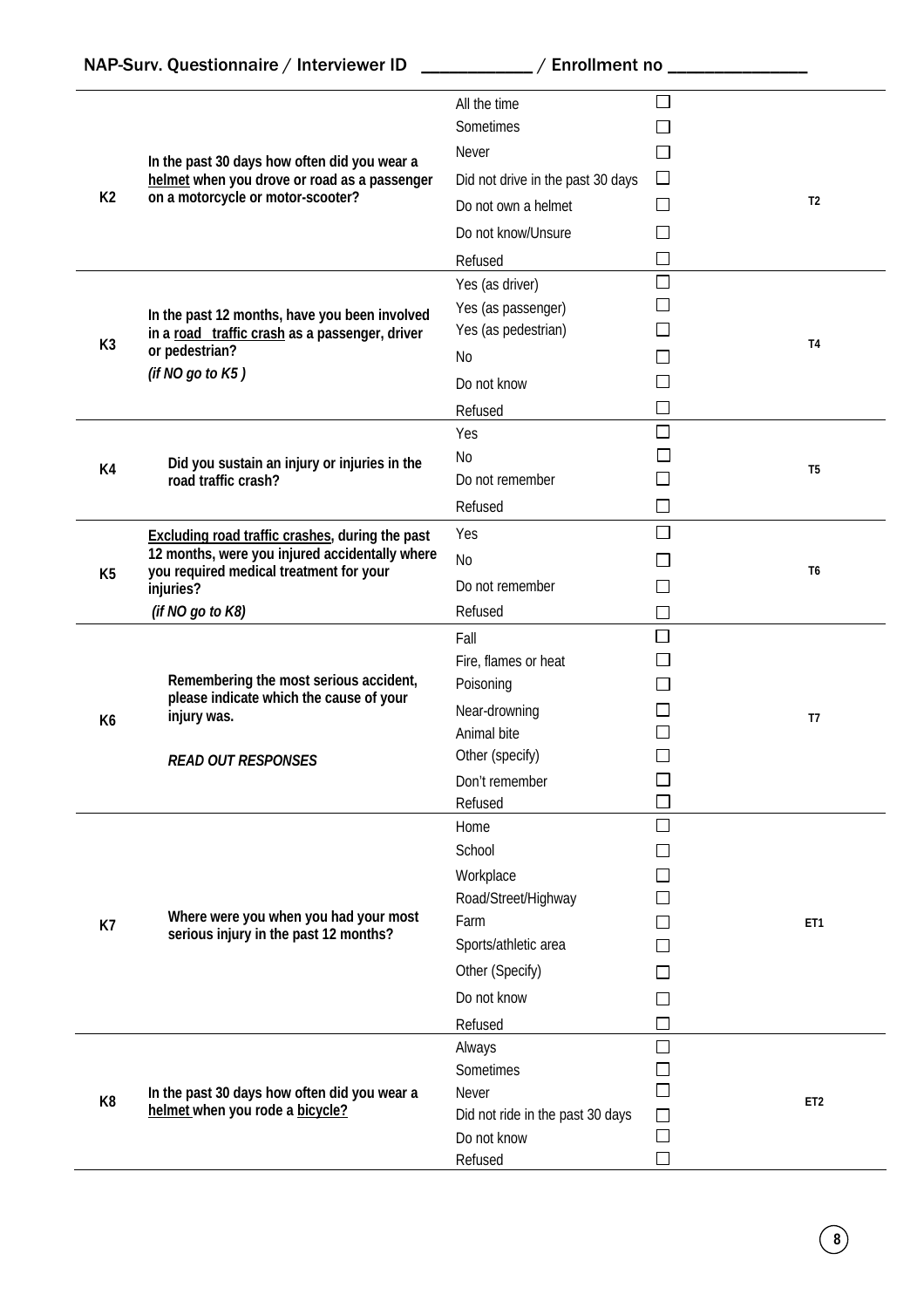| K9             | During the past 12 months, how many times<br>were you in a violent incident in which you<br>were injured and required treatment for your<br>injuries?                    | Often (6 or more times)<br>Sometimes (3-5 times)<br>Rarely (1-2 times)<br>Never<br>Don't remember<br>Refused                                                                                                                                                                                                                                   | $\Box$<br>$\mathcal{L}_{\mathcal{A}}$                                                        | V1                      |
|----------------|--------------------------------------------------------------------------------------------------------------------------------------------------------------------------|------------------------------------------------------------------------------------------------------------------------------------------------------------------------------------------------------------------------------------------------------------------------------------------------------------------------------------------------|----------------------------------------------------------------------------------------------|-------------------------|
| K10            | Looking back at the most serious such<br>incident, please indicate which of the following<br>was the most important in causing your injury:<br><b>READ OUT RESPONSES</b> | Being shot with a firearm<br>Being beaten, stabbed, burnt, throttled or<br>otherwise attacked with another weapon<br>(e.g. bottle, glass, club, knife, hot liquid,<br>rope) being used by that person<br>Being slapped shoved punched, pushed or $\Box$<br>kicked without any weapon being used by<br>that person<br>Don't remember<br>Refused | $\Box$                                                                                       | V <sub>2</sub>          |
| L              | <b>MENTAL HEALTH</b>                                                                                                                                                     |                                                                                                                                                                                                                                                                                                                                                |                                                                                              | WHO Mental Health V 0.7 |
| L1             | Have any of your parents, siblings or children<br>ever had mental disorder?                                                                                              | Yes<br>No<br>Do not remember<br>Refused                                                                                                                                                                                                                                                                                                        | $\overline{\phantom{a}}$                                                                     | M15                     |
| L2             | Have you ever been told by a health<br>professional that you have a mental disorder?                                                                                     | Yes<br>No<br>Do not remember<br>Refused                                                                                                                                                                                                                                                                                                        | $\Box$<br>$\overline{\phantom{0}}$                                                           | M14                     |
| L <sub>3</sub> | During the last 30 days, about how often did<br>you feel tired out for no good reason?<br><b>READ OUT RESPONSES</b>                                                      | None of the time<br>A little of the time<br>Some of the time<br>Most of the time<br>All of the time<br>Do not know<br>Refused                                                                                                                                                                                                                  | L<br>$\Box$                                                                                  | M1                      |
| L4             | During the last 30 days, about how often did<br>you feel nervous?(If option is none of the time,<br>go to L6)<br><b>READ OUT RESPONSES</b>                               | None of the time<br>A little of the time<br>Some of the time<br>Most of the time<br>All of the time<br>Do not know<br>Refused                                                                                                                                                                                                                  | $\overline{\phantom{a}}$<br>$\Box$                                                           | M2                      |
| L <sub>5</sub> | During the last 30 days, about how often did<br>you feel so nervous that nothing could calm<br>you down?<br><b>READ OUT RESPONSES</b>                                    | None of the time<br>A little of the time<br>Some of the time<br>Most of the time<br>All of the time<br>Do not know<br>Refused                                                                                                                                                                                                                  | $\Box$<br>$\mathcal{L}$<br>$\overline{\phantom{a}}$<br>$\mathcal{L}_{\mathcal{A}}$<br>$\Box$ | M3                      |
| L6             | During the last 30 days, about how often did<br>you feel hopeless?<br><b>READ OUT RESPONSES</b>                                                                          | None of the time<br>A little of the time<br>Some of the time<br>Most of the time<br>All of the time<br>Do not know<br>Refused                                                                                                                                                                                                                  | $\Box$<br>$\mathcal{L}_{\mathcal{A}}$<br>$\Box$<br>$\Box$<br>$\Box$<br>$\Box$                | M4                      |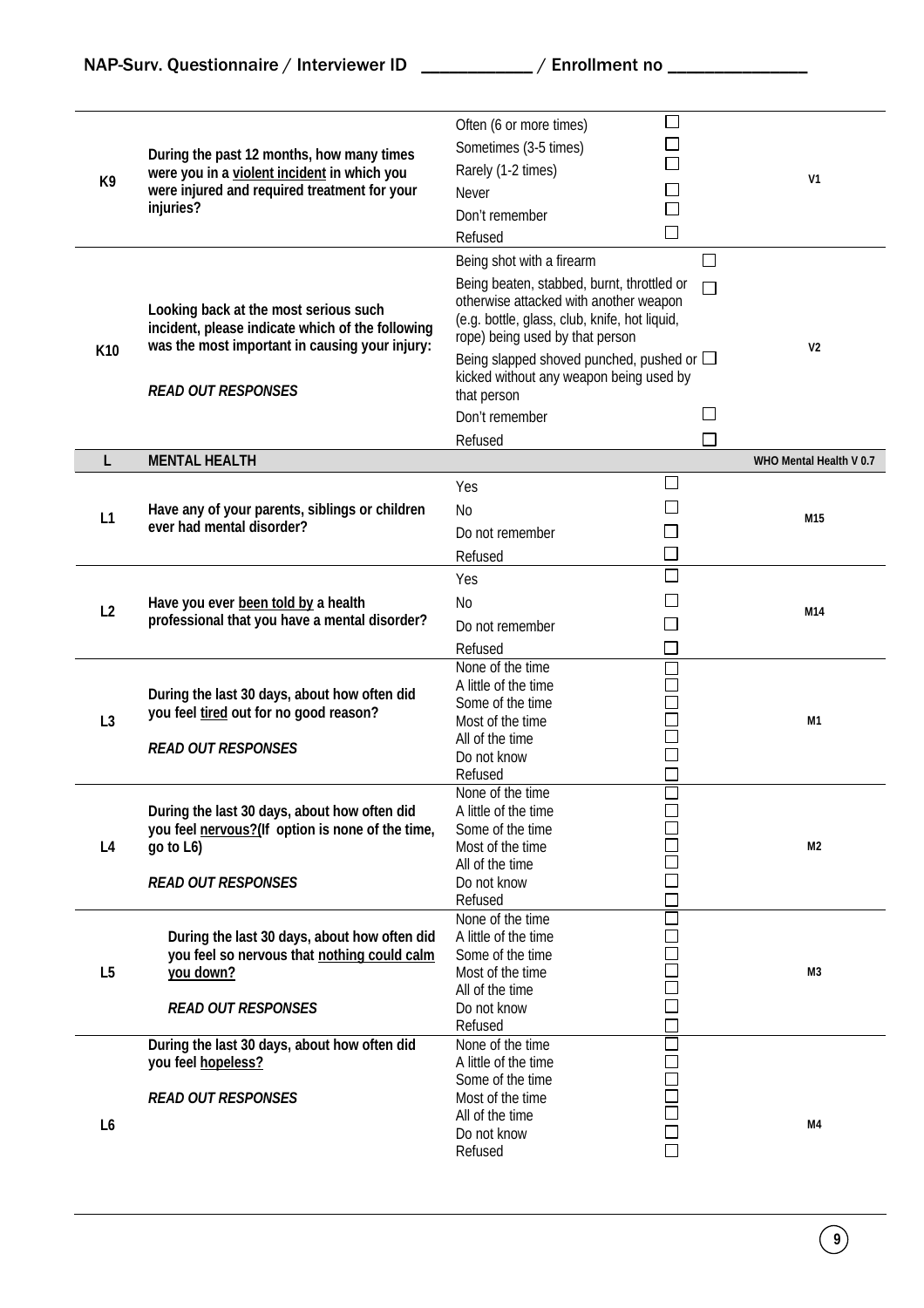|                 |                                                                   | None of the time<br>A little of the time |                          |     |
|-----------------|-------------------------------------------------------------------|------------------------------------------|--------------------------|-----|
|                 | During the last 30 days, about how often did                      |                                          |                          |     |
|                 | you feel sad or down?                                             | Some of the time                         |                          |     |
| L7              | (If none of the time, go to L9)                                   | Most of the time                         |                          | M7  |
|                 |                                                                   | All of the time                          |                          |     |
|                 | <b>READ OUT RESPONSES</b>                                         | Do not know                              |                          |     |
|                 |                                                                   | Refused                                  |                          |     |
|                 |                                                                   | None of the time                         |                          |     |
|                 | During the last 30 days, about how often did                      | A little of the time                     | $\mathbb{R}^2$           |     |
|                 | you feel so sad or down that nothing could                        | Some of the time                         |                          |     |
| L <sub>8</sub>  | cheer you up?                                                     | Most of the time                         |                          | M6  |
|                 |                                                                   |                                          |                          |     |
|                 |                                                                   | All of the time                          |                          |     |
|                 | <b>READ OUT RESPONSES</b>                                         | Do not know                              | $\overline{\phantom{a}}$ |     |
|                 |                                                                   | Refused                                  | $\Box$                   |     |
|                 |                                                                   | None of the time                         |                          |     |
|                 | During the last 30 days, about how often did                      | A little of the time                     |                          |     |
|                 | you feel that everything was an effort?                           | Some of the time                         |                          |     |
| L <sub>9</sub>  |                                                                   | Most of the time                         |                          | M9  |
|                 |                                                                   | All of the time                          |                          |     |
|                 | <b>READ OUT RESPONSES</b>                                         | Do not know                              | $\mathcal{L}$            |     |
|                 |                                                                   | Refused                                  |                          |     |
|                 |                                                                   | None of the time                         |                          |     |
|                 |                                                                   | A little of the time                     |                          |     |
|                 | During the last 30 days, about how often did                      | Some of the time                         |                          |     |
| L <sub>10</sub> | you feel worthless?                                               | Most of the time                         |                          | M10 |
|                 |                                                                   | All of the time                          |                          |     |
|                 | <b>READ OUT RESPONSES</b>                                         | Do not know                              | $\mathcal{L}$            |     |
|                 |                                                                   | Refused                                  |                          |     |
|                 |                                                                   |                                          |                          |     |
| M <sub>1</sub>  | <b>BRADFORD SOMATIC INVENTORY</b>                                 |                                          |                          |     |
|                 | All questions refer to symptoms experienced during the past month |                                          |                          |     |
|                 |                                                                   |                                          |                          |     |
|                 |                                                                   | Yes                                      |                          |     |
| M1              | Have you had severe headaches?                                    | No                                       |                          |     |
|                 | Have you had fluttering or a feeling of                           | Yes                                      |                          |     |
| M <sub>2</sub>  | something moving in your stomach?                                 | No                                       |                          |     |
|                 |                                                                   | Yes                                      |                          |     |
| M <sub>3</sub>  | Have you had pain or tension in your neck and<br>shoulders?       | No                                       |                          |     |
|                 |                                                                   |                                          |                          |     |
|                 | Have you had a feeling of constriction of your                    |                                          |                          |     |
| M4              | head, as if it was being gripped tightly from                     | Yes                                      |                          |     |
|                 | outside?                                                          | No                                       |                          |     |
| M <sub>5</sub>  | Have you felt pain in the chest or heart?                         | Yes                                      |                          |     |
|                 |                                                                   | No                                       |                          |     |
|                 |                                                                   | Yes<br>$\mathcal{L}$                     |                          |     |
| M6              | Has your mouth or throat felt dry?                                | No                                       |                          |     |
|                 |                                                                   | Yes<br>$\overline{\phantom{a}}$          |                          |     |
| M7              | Have you felt a lack of energy (weakness) much                    | No                                       |                          |     |
|                 | of the time?                                                      | $\Box$                                   |                          |     |
| M8              | Have you been sweating a lot?                                     | Yes<br>$\overline{\phantom{a}}$          |                          |     |
|                 |                                                                   | No                                       |                          |     |
| M9              | Have you felt as if there was pressure or                         | Yes                                      |                          |     |
|                 | tightness on your chest or heart?                                 | No                                       |                          |     |
| M10             | Has there been a choking sensation in your                        | Yes<br>$\overline{\phantom{0}}$          |                          |     |
|                 | throat?                                                           | No.                                      |                          |     |
|                 | Have you felt aches or pains all over your                        | Yes<br>M.                                |                          |     |
| M11             | body?                                                             | No<br>П                                  |                          |     |
|                 | Have you been aware of palpitations (Heart                        | Yes<br>$\Box$                            |                          |     |
| M12             | pounding)?                                                        | No<br>$\Box$                             |                          |     |
|                 |                                                                   |                                          |                          |     |
| M13             | Have you been trembling or shaking?                               | П<br>Yes                                 |                          |     |
|                 |                                                                   | No<br>П                                  |                          |     |
| M14             | Have you been passing urine more frequently?                      | Yes<br>$\mathcal{L}_{\mathcal{A}}$<br>No |                          |     |